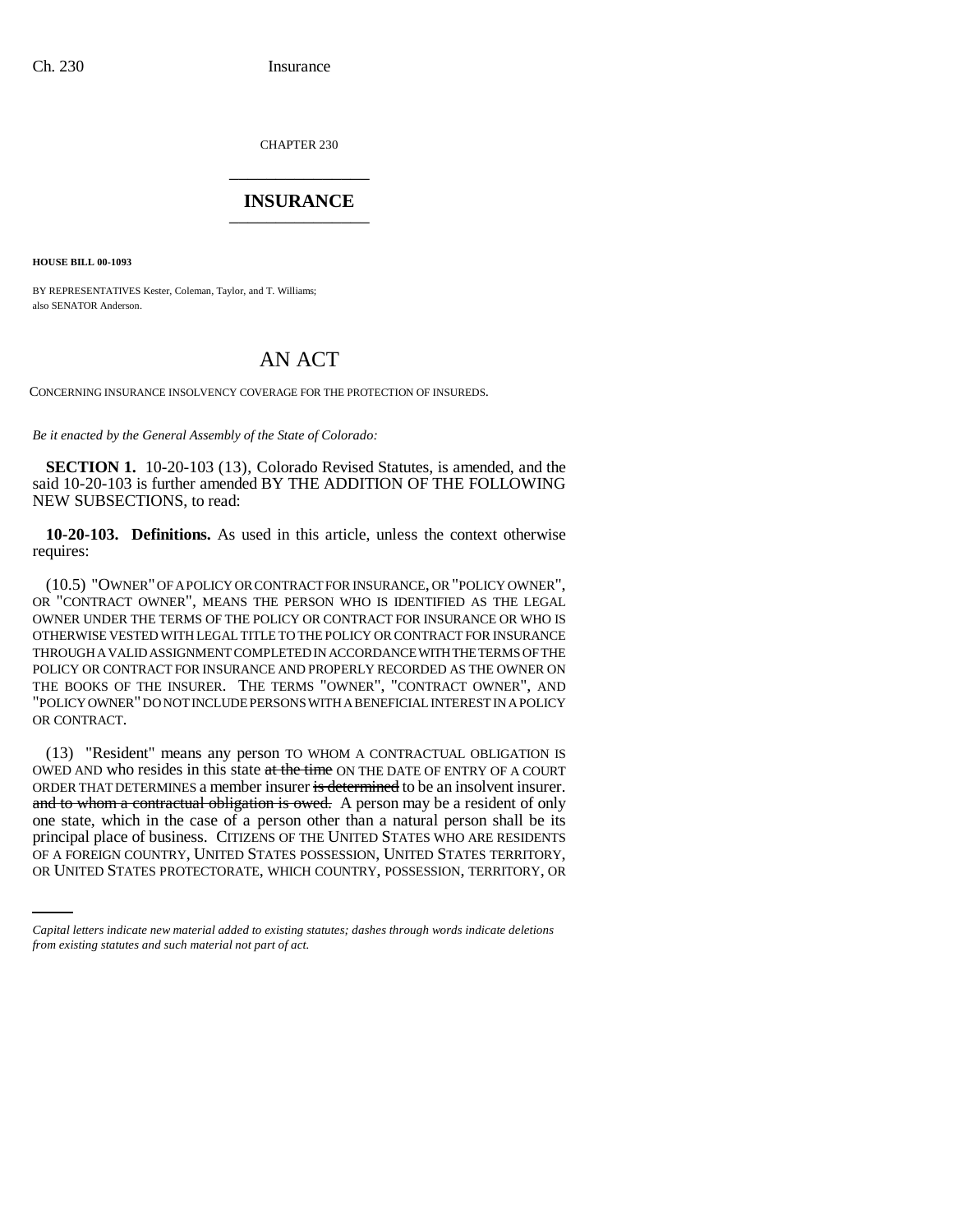Insurance Ch. 230

PROTECTORATE DOES NOT HAVE AN ASSOCIATION SIMILAR TO THE ASSOCIATION CREATED BY THIS ARTICLE, SHALL BE DEEMED RESIDENTS OF THE STATE OF DOMICILE OF THE INSURER THAT ISSUED THE POLICIES OR CONTRACTS.

(13.5) "STRUCTURED SETTLEMENT ANNUITY" MEANS AN ANNUITY PURCHASED IN ORDER TO FUND PERIODIC PAYMENTS FOR A PLAINTIFF OR OTHER CLAIMANT IN PAYMENT FOR OR WITH RESPECT TO PERSONAL INJURY SUFFERED BY THE PLAINTIFF OR OTHER CLAIMANT

(15) "UNALLOCATED ANNUITY CONTRACT" MEANS AN ANNUITY CONTRACT OR GROUP ANNUITY CERTIFICATE THAT IS NOT ISSUED TO AND OWNED BY AN INDIVIDUAL, EXCEPT TO THE EXTENT OF ANY ANNUITY BENEFITS GUARANTEED TO AN INDIVIDUAL BY AN INSURER UNDER THE CONTRACT OR CERTIFICATE.

**SECTION 2.** The introductory portion to 10-20-104 (1) (a) and 10-20-104 (2) (b) (III), (2) (b) (VII), (2) (b) (XIII), (2) (b) (XIV), and (3) (b), Colorado Revised Statutes, are amended, and the said 10-20-104 is further amended BY THE ADDITION OF THE FOLLOWING NEW SUBSECTIONS, to read:

**10-20-104. Coverage and limitations - coordination of benefits.** (1) This article shall provide coverage for the policies and contracts specified in subsection (2) of this section and to persons:

(a) Who are owners of or certificate holders under such policies or contracts, OTHER THAN STRUCTURED SETTLEMENT ANNUITIES, and who:

(1.3) SUBSECTION (1) OF THIS SECTION SHALL NOT APPLY TO STRUCTURED SETTLEMENT ANNUITIES. EXCEPT AS OTHERWISE PROVIDED IN SUBSECTIONS (1.5) AND (1.7) OF THIS SECTION, THIS ARTICLE SHALL PROVIDE COVERAGE TO A PERSON WHO IS A PAYEE UNDER A STRUCTURED SETTLEMENT ANNUITY OR TO A BENEFICIARY OF A DECEASED PAYEE IF THE PAYEE:

(a) IS A RESIDENT, REGARDLESS OF WHERE THE CONTRACT OWNER RESIDES; OR

(b) IS NOT A RESIDENT, BUT ONLY UNDER BOTH OF THE FOLLOWING CONDITIONS:

(I) EITHER:

(A) THE CONTRACT OWNER OF THE STRUCTURED SETTLEMENT ANNUITY IS A RESIDENT; OR

(B) THE CONTRACT OWNER OF THE STRUCTURED SETTLEMENT ANNUITY IS NOT A RESIDENT, BUT THE INSURER THAT ISSUED THE STRUCTURED SETTLEMENT ANNUITY IS DOMICILED IN THIS STATE AND THE STATE IN WHICH THE CONTRACT OWNER RESIDES HAS AN ASSOCIATION SIMILAR TO THE ASSOCIATION CREATED BY THIS ARTICLE; AND

(II) NEITHER THE PAYEE, THE BENEFICIARY, NOR THE CONTRACT OWNER IS ELIGIBLE FOR COVERAGE BY THE ASSOCIATION OF THE STATE IN WHICH THE PAYEE OR CONTRACT OWNER RESIDES.

(1.5) THIS ARTICLE SHALL NOT PROVIDE COVERAGE TO A PERSON WHO IS A PAYEE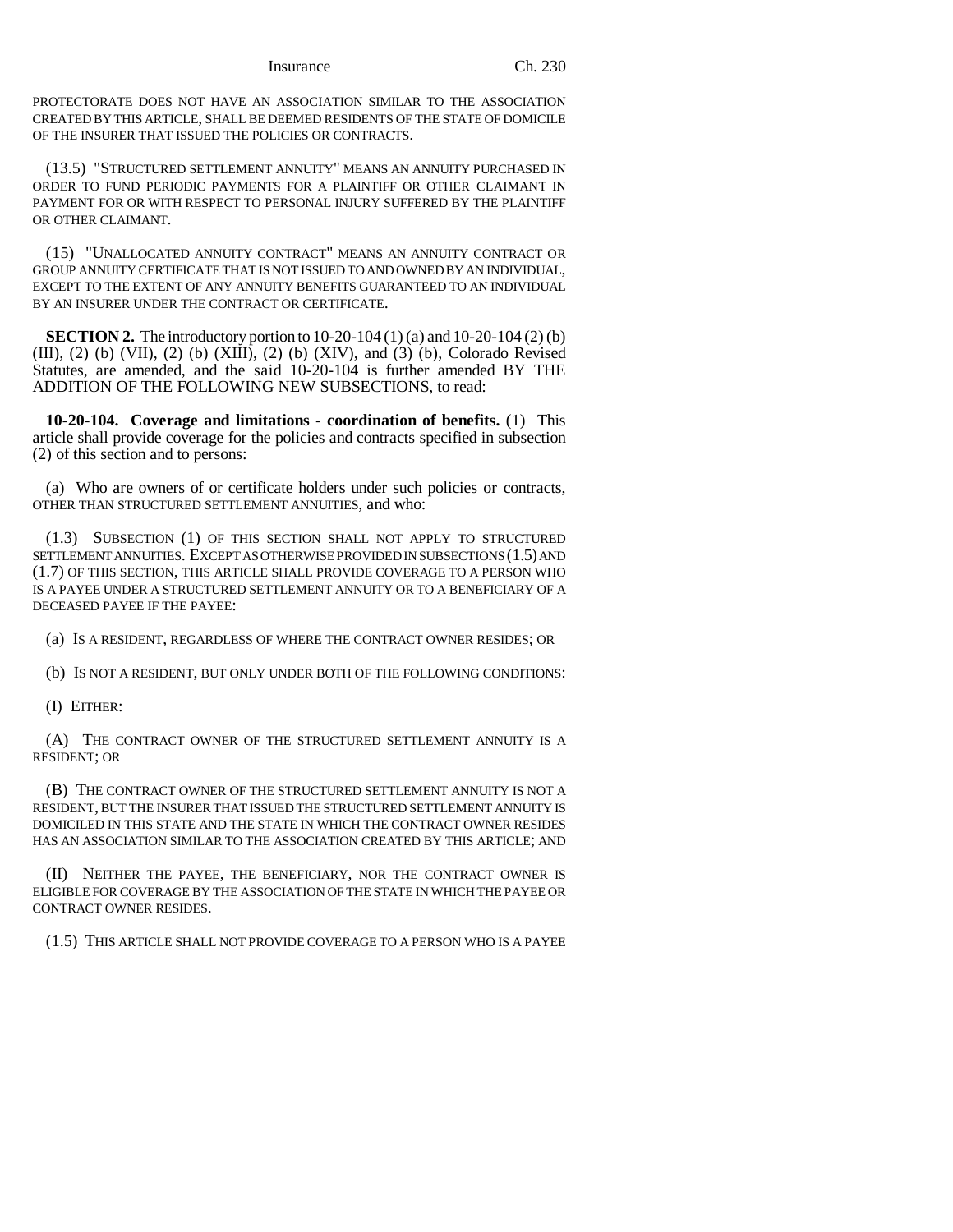#### Ch. 230 Insurance

OR BENEFICIARY OF A CONTRACT OWNER WHO IS A RESIDENT OF THIS STATE IF THE PAYEE OR BENEFICIARY IS AFFORDED ANY COVERAGE BY THE ASSOCIATION OF ANOTHER STATE.

(1.7) THIS ARTICLE IS INTENDED TO PROVIDE COVERAGE TO A PERSON WHO IS A RESIDENT OF THIS STATE AND, IN SPECIAL CIRCUMSTANCES, TO A NONRESIDENT. IN ORDER TO AVOID DUPLICATE COVERAGE, IF A PERSON WHO WOULD OTHERWISE RECEIVE COVERAGE UNDER THIS ARTICLE IS PROVIDED COVERAGE UNDER THE LAWS OF ANY OTHER STATE, THE PERSON SHALL NOT BE PROVIDED COVERAGE UNDER THIS ARTICLE. IN DETERMINING THE APPLICATION OF THE PROVISIONS OF THIS SUBSECTION (1.7) IN SITUATIONS WHERE A PERSON COULD BE COVERED BY THE ASSOCIATION OF MORE THAN ONE STATE, WHETHER AS AN OWNER, PAYEE, BENEFICIARY, OR ASSIGNEE, THIS ARTICLE SHALL BE CONSTRUED IN CONJUNCTION WITH OTHER STATE LAWS TO RESULT IN COVERAGE BY ONLY ONE ASSOCIATION.

(2) (b) This article shall not provide coverage for:

(III) Any portion of a policy or contract TO THE EXTENT THAT THE RATE OF INTEREST ON WHICH IT IS BASED, OR THE INTEREST RATE, CREDITING RATE, OR OTHER FACTOR EMPLOYED IN CALCULATING RETURNS OR CHANGES IN VALUE WHICH MAY INCLUDE, WITHOUT LIMITATION, AN INDEX OR OTHER EXTERNAL REFERENCE STATED IN THE POLICY OR CONTRACT:

 $(A)$  To the extent that the rate of interest on which it is based, When averaged over the period of four years prior to the date on which THAT the association becomes obligated with respect to such policy or contract MEMBER INSURER BECOMES AN INSOLVENT INSURER UNDER THIS ARTICLE, exceeds a rate of interest determined by subtracting two percentage points from Moody's average, averaged for that same four-year period, or for such lesser period if the policy or contract was issued less than four years before the association became obligated MEMBER INSURER BECOMES AN INSOLVENT INSURER UNDER THIS ARTICLE; and

(B) To the extent that the rate of interest on which it is based. On and after the date on which THAT the association becomes obligated with respect to such policy or contract MEMBER INSURER BECOMES AN INSOLVENT INSURER UNDER THIS ARTICLE, exceeds the rate of interest determined by subtracting three percentage points from Moody's average as most recently available;

(VII) Any UNALLOCATED annuity contract; or group annuity certificate which is not issued to and not owned by an individual, except to the extent of any annuity benefits guaranteed to an individual by an insurer under such contract or certificate;

(XIII) Any policy or contract covering persons who are not citizens  $or$  permanent residents of the United States;

(XIV) Any portion of a financial guarantee, funding agreement, or guaranteed investment contract which contains no mortality guarantees and is not issued to or in connection with a specific employee benefit plan or a governmental lottery; POLICY OR CONTRACT TO THE EXTENT IT PROVIDES FOR INTEREST OR OTHER CHANGES IN VALUE TO BE DETERMINED BY THE USE OF AN INDEX OR OTHER EXTERNAL REFERENCE STATED IN THE POLICY OR CONTRACT BUT SUCH CHANGES HAVE NOT BEEN CREDITED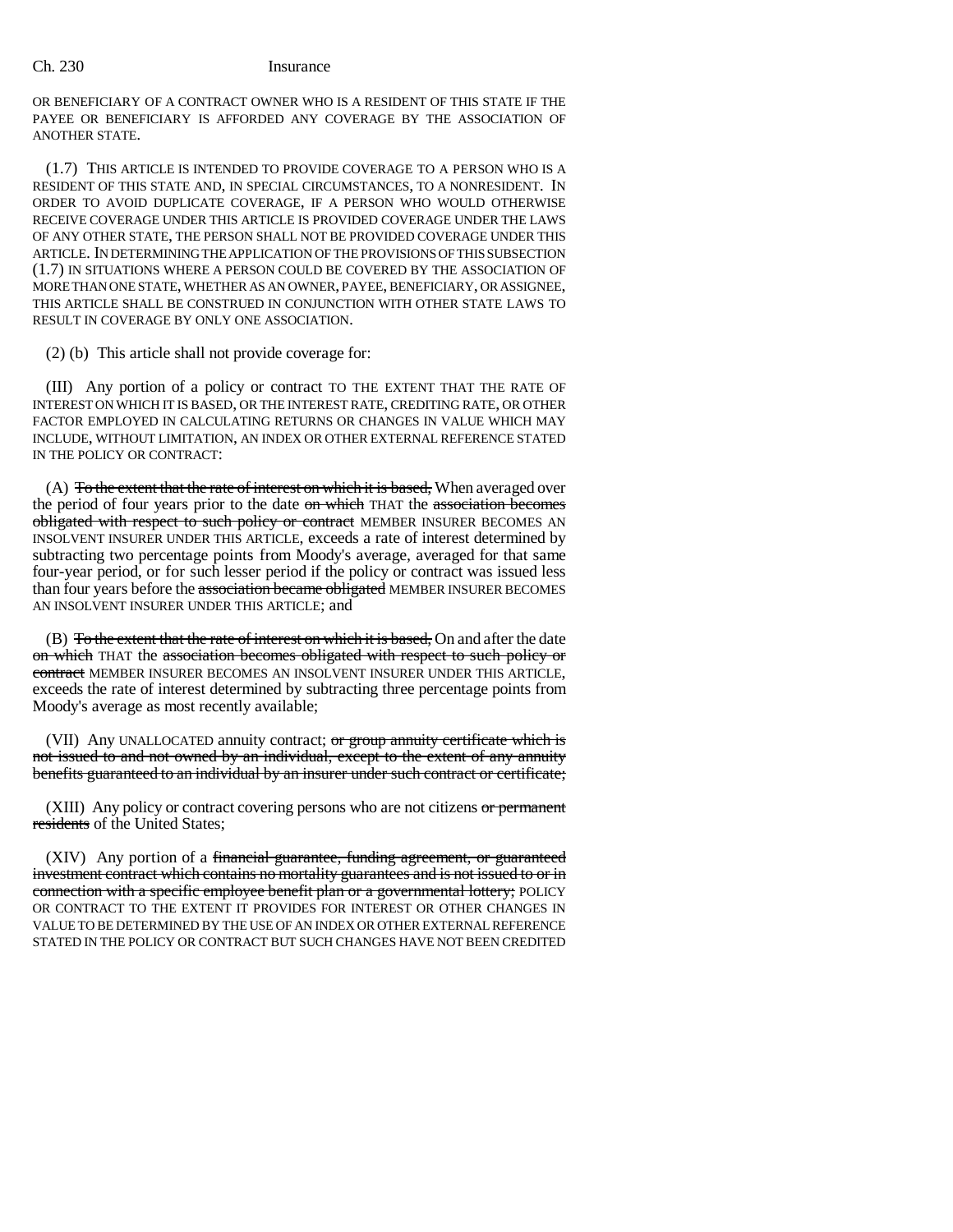#### Insurance Ch. 230

TO THE POLICY OR CONTRACT, OR TO THE EXTENT THE POLICY OR CONTRACT OWNER'S RIGHTS ARE SUBJECT TO FORFEITURE, AS OF THE DATE THE MEMBER INSURER BECOMES AN INSOLVENT INSURER UNDER TO THIS ARTICLE. IF A POLICY'S OR CONTRACT'S INTEREST OR CHANGES IN VALUE ARE CREDITED LESS FREQUENTLY THAN ANNUALLY, THEN FOR PURPOSES OF DETERMINING THE VALUES THAT HAVE BEEN CREDITED AND ARE NOT SUBJECT TO FORFEITURE UNDER THIS SECTION, THE INTEREST OR CHANGE IN VALUE DETERMINED BY USING THE PROCEDURES DEFINED IN THE POLICY OR CONTRACT SHALL BE CREDITED AS IF THE CONTRACTUAL DATE OF CREDITING INTEREST OR CHANGING VALUES WAS THE DATE OF INSOLVENCY, AND SUCH INTEREST OR CHANGES SHALL NOT BE SUBJECT TO FORFEITURE.

(3) The benefits for which the association may become liable shall not exceed the lesser of:

(b) (I) With respect to any one life, regardless of the number of policies or contracts with that insurer:

(A) Three hundred thousand dollars in net life insurance death benefits, and no more than one hundred thousand dollars in net cash surrender and net cash withdrawal values for life insurance;

(B) One hundred thousand dollars in FOR health insurance benefits: including net cash surrender and net cash withdrawal values ONE HUNDRED THOUSAND DOLLARS FOR COVERAGES NOT DEFINED AS DISABILITY, BASIC HOSPITAL, MEDICAL AND SURGICAL, OR MAJOR MEDICAL INSURANCE, INCLUDING ANY NET CASH SURRENDER AND NET CASH WITHDRAWAL VALUES; THREE HUNDRED THOUSAND DOLLARS FOR DISABILITY INSURANCE; OR FIVE HUNDRED THOUSAND DOLLARS FOR BASIC HOSPITAL, MEDICAL AND SURGICAL, OR MAJOR MEDICAL INSURANCE;

(C) One hundred thousand dollars in the present value of annuity benefits, including net cash surrender and net cash withdrawal values; OR

(D) WITH RESPECT TO EACH PAYEE OF A STRUCTURED SETTLEMENT ANNUITY, ONE HUNDRED THOUSAND DOLLARS IN PRESENT VALUE ANNUITY BENEFITS, IN THE AGGREGATE, INCLUDING NET CASH SURRENDER AND NET CASH WITHDRAWAL VALUES.

(II) The association shall not be liable to expend more than three hundred thousand dollars, in the aggregate, with respect to any one life under sub-subparagraphs (A) (B), and (C) THROUGH (D) of subparagraph (I) of this paragraph (b); EXCEPT THAT, WITH RESPECT TO BENEFITS FOR BASIC HOSPITAL, MEDICAL AND SURGICAL, AND MAJOR MEDICAL INSURANCE UNDER SUB-SUBPARAGRAPH (B) OF SUBPARAGRAPH (I) OF THIS PARAGRAPH (b), THE AGGREGATE LIABILITY OF THE ASSOCIATION SHALL NOT EXCEED FIVE HUNDRED THOUSAND DOLLARS WITH RESPECT TO ANY ONE INDIVIDUAL.

**SECTION 3.** 10-20-108 (10), (11), (12) (a), and (12) (c), Colorado Revised Statutes, are amended, and the said 10-20-108 is further amended BY THE ADDITION OF THE FOLLOWING NEW SUBSECTIONS, to read:

**10-20-108. Powers and duties of the association.** (10) The association may render assistance and advice to the commissioner, upon his THE COMMISSIONER'S request, concerning payment of claims, continuance of coverage,  $\sigma$ r the performance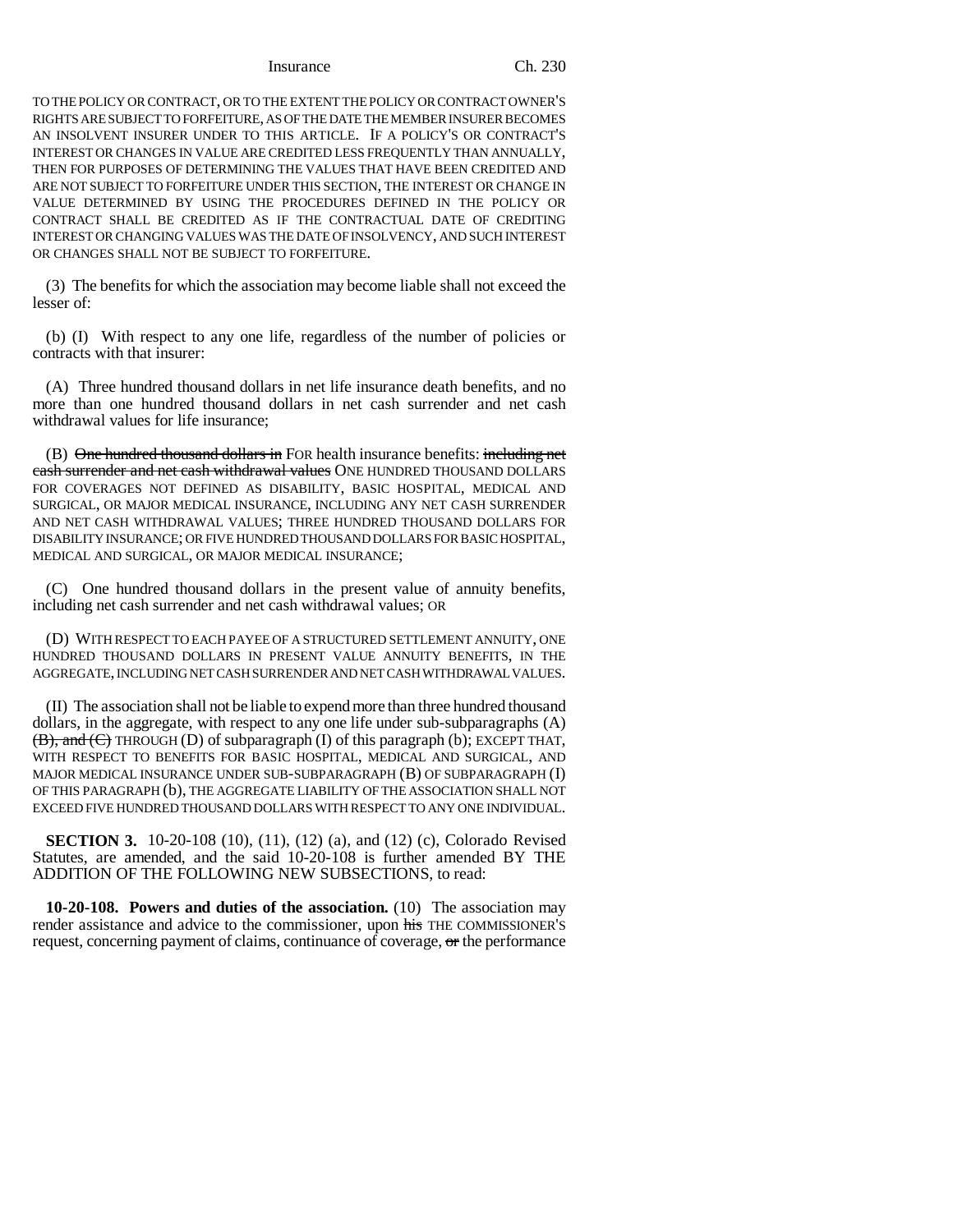#### Ch. 230 Insurance

of other contractual obligations of any insolvent insurer, OR ANY MEMBER INSURER'S PERFORMANCE OF ITS CONTRACTUAL OBLIGATIONS.

(11) The association shall have standing to appear OR INTERVENE before any court OR AGENCY in this state which has jurisdiction over an insolvent A MEMBER insurer for which the association is or may become obligated under this article, OR WITH JURISDICTION OVER ANY PERSON OR PROPERTY AGAINST WHICH THE ASSOCIATION MAY HAVE RIGHTS THROUGH SUBROGATION OR OTHERWISE. Such standing shall extend to all matters germane to the powers and duties of the association, including but not limited to proposals for reinsuring, modifying, or guaranteeing the policies or contracts of the insolvent MEMBER insurer and the determination of the policies or contracts and contractual obligations. The association shall also have the right to appear or intervene before a court OR AGENCY in another state with jurisdiction over an insolvent A MEMBER insurer for which the association is or may become obligated or with jurisdiction over a third party ANY PERSON OR PROPERTY against whom the association may have rights through subrogation of the insurer's policyholders OR OTHERWISE.

(12) (a) Any person receiving benefits under this article shall be deemed to have assigned the rights under, and any causes of action AGAINST ANY PERSON FOR LOSSES ARISING UNDER, RESULTING FROM, OR OTHERWISE relating to, the covered policy or contract to the association to the extent of the benefits received because of this article, whether the benefits are payments of or on account of contractual obligations, continuation of coverage, or the provision of substitute or alternative coverage. The association may require an assignment to it of such rights and causes of action by any payee, policy, or contract owner, beneficiary, insured, or annuitant as a condition precedent to the receipt of any right or benefits conferred by this article upon such person.

(c) In addition to paragraphs (a) and (b) of this subsection (12), the association shall have all common-law rights of subrogation and any other equitable or legal remedy which would have been available to the insolvent insurer or holder of the OWNER, BENEFICIARY, OR PAYEE OF A policy or contract with respect to such policy or contract, INCLUDING WITHOUT LIMITATION, IN THE CASE OF A STRUCTURED SETTLEMENT ANNUITY, ANY RIGHTS OF THE OWNER, BENEFICIARY, OR PAYEE OF THE ANNUITY, TO THE EXTENT THE BENEFITS RECEIVED PURSUANT TO THIS ARTICLE AGAINST A PERSON ORIGINALLY OR BY SUCCESSION RESPONSIBLE FOR THE LOSSES ARISING FROM THE PERSONAL INJURY RELATING TO THE ANNUITY OR PAYMENT THEREFOR, EXCEPTING ANY SUCH PERSON RESPONSIBLE SOLELY BY REASON OF SERVING AS AN ASSIGNEE IN RESPECT OF A QUALIFIED ASSIGNMENT UNDER SECTION 130 OF THE FEDERAL "INTERNAL REVENUE CODE OF 1986", AS AMENDED.

(20) WHERE THE ASSOCIATION HAS ARRANGED OR OFFERED TO PROVIDE THE BENEFITS OF THIS ARTICLE TO A COVERED PERSON UNDER A PLAN OR ARRANGEMENT THAT FULFILLS THE ASSOCIATION'S OBLIGATIONS UNDER THIS ARTICLE, THE PERSON SHALL NOT BE ENTITLED TO BENEFITS FROM THE ASSOCIATION IN ADDITION TO OR OTHER THAN THOSE PROVIDED UNDER THE PLAN OR ARRANGEMENT.

(21) VENUE IN A SUIT AGAINST THE ASSOCIATION ARISING UNDER THIS ARTICLE SHALL BE IN THE CITY AND COUNTY OF DENVER. THE ASSOCIATION SHALL NOT BE REQUIRED TO GIVE AN APPEAL BOND IN AN APPEAL THAT RELATES TO A CAUSE OF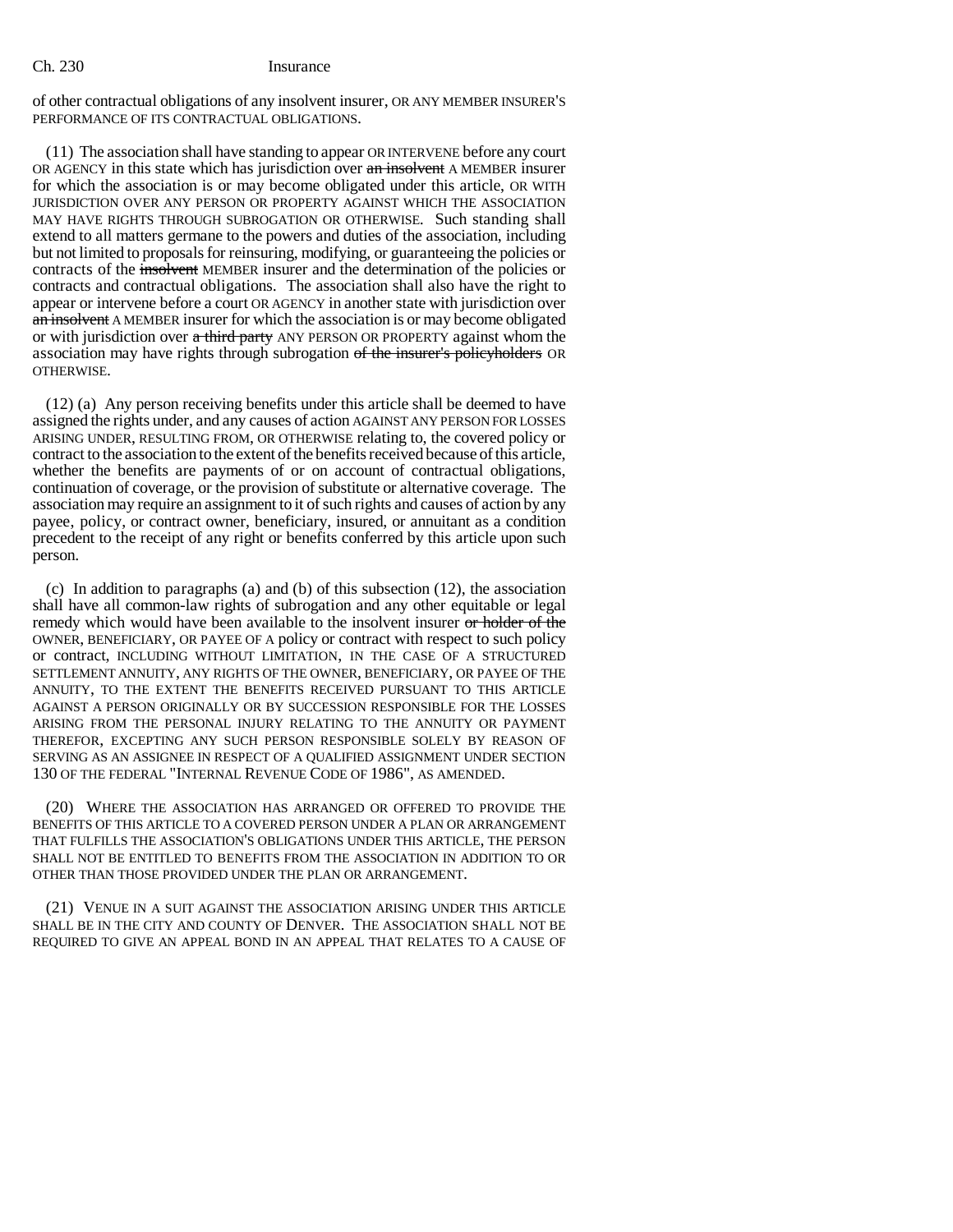ACTION ARISING UNDER THIS ARTICLE.

(22) IN CARRYING OUT ITS DUTIES IN CONNECTION WITH GUARANTEEING, ASSUMING, OR REINSURING POLICIES OR CONTRACTS UNDER THIS SECTION, THE ASSOCIATION MAY ISSUE SUBSTITUTE COVERAGE FOR A POLICY OR CONTRACT THAT PROVIDES FOR THE CALCULATION OF RETURNS OR CHANGES IN VALUE BY THE USE OF AN INTEREST RATE, CREDITING RATE, OR SIMILAR FACTOR DETERMINED BY USE OF AN INDEX OR OTHER EXTERNAL REFERENCE, BY ISSUING AN ALTERNATIVE POLICY OR CONTRACT IN ACCORDANCE WITH THE FOLLOWING PROVISIONS:

(A) IN LIEU OF THE INDEX OR OTHER EXTERNAL REFERENCE PROVIDED FOR IN THE ORIGINAL POLICY OR CONTRACT, THE ALTERNATIVE POLICY OR CONTRACT PROVIDES FOR A FIXED INTEREST RATE, PAYMENT OF DIVIDENDS WITH MINIMUM GUARANTEES, OR A DIFFERENT METHOD FOR CALCULATING INTEREST OR CHANGES IN VALUE;

(B) THERE IS NO REQUIREMENT FOR THE EVIDENCE OF INSURABILITY, A WAITING PERIOD, OR ANY OTHER EXCLUSION THAT WOULD NOT HAVE APPLIED UNDER THE REPLACED POLICY OR CONTACT;

(C) THE ALTERNATIVE POLICY OR CONTRACT IS SUBSTANTIALLY SIMILAR TO THE REPLACED POLICY OR CONTRACT IN ALL OTHER MATERIAL TERMS.

**SECTION 4.** 10-20-108 (13), Colorado Revised Statutes, is amended BY THE ADDITION OF THE FOLLOWING NEW PARAGRAPHS to read:

**10-20-108. Powers and duties of the association.** (13) The association may:

(g.5) REQUEST INFORMATION FROM PERSONS SEEKING COVERAGE FROM THE ASSOCIATION IN ORDER TO AID THE ASSOCIATION IN DETERMINING ITS OBLIGATIONS UNDER THIS ARTICLE WITH RESPECT TO THE PERSON; AND A PERSON RECEIVING SUCH REQUEST SHALL PROMPTLY COMPLY;

(g.7) TAKE OTHER NECESSARY OR APPROPRIATE ACTION TO EXERCISE ITS POWERS AND DISCHARGE ITS DUTIES AND OBLIGATIONS UNDER THIS ARTICLE;

**SECTION 5.** 10-20-109 (8), Colorado Revised Statutes, is amended to read:

**10-20-109. Assessments.** (8) The association shall issue to each insurer paying an assessment for the life and annuity accounts under this article, other than a class A assessment, a certificate of contribution from the association, in a form prescribed by the commissioner, for the amount of the assessment so paid. All outstanding certificates shall be of equal dignity and priority without reference to amounts or dates of issue. Such certificate of contribution may be shown by the insurer in its financial statement as an asset in such form and for such amount, if any, and period of time as the commissioner may approve; but the insurer shall, at its option, have the right in any event to show such certificate of contribution as an admitted asset at percentages of the original face amount of the assessment for calendar years as follows:

(a) Seventy-five ONE HUNDRED percent for the first year after issuance; and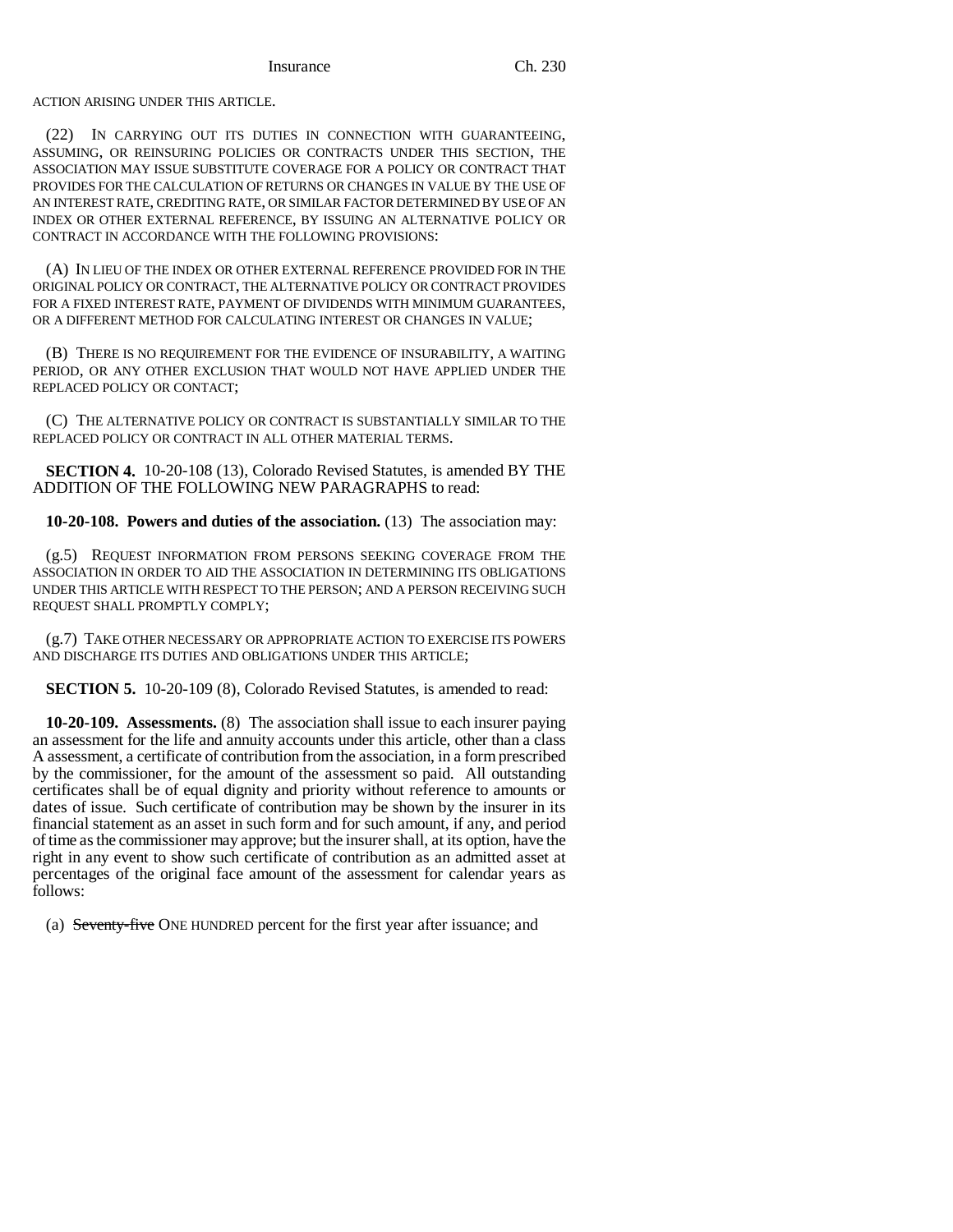### Ch. 230 Insurance

(b) Seventy-five ONE HUNDRED percent less any amount already taken as an offset against premium tax liability pursuant to section 10-20-113 for the second and subsequent years after issuance.

**SECTION 6.** 10-20-112 (3), (4), (5), (6), and (7), Colorado Revised Statutes, are amended to read:

**10-20-112. Prevention of insolvencies.** (3) The board shall, upon majority vote REQUEST OF THE COMMISSIONER, report and make recommendations to the commissioner upon any matter germane to the solvency or liquidation of any member insurer or germane to the solvency of any company seeking to do an insurance business in this state. Such reports and recommendations shall NOT be considered public documents.

(4) It shall be the duty of The board upon majority vote, to SHALL notify the commissioner of any information indicating that any member insurer may be insolvent WHEN THE BOARD HAS ACTUAL KNOWLEDGE THAT AN INSURER MAY BE INSOLVENT.

(5) The board shall upon majority vote, request that the commissioner order an examination of any member insurer which the board in good faith believes may be insolvent. Within thirty days after the receipt of such request, the commissioner shall begin such examination. The examination may be conducted as an NAIC examination or may be conducted by such persons as the commissioner designates. The cost of such examination shall be paid by the association, and the examination report shall be treated confidentially. In no event shall such examination report be released to the board prior to its release to the public, but this shall not preclude the commissioner from complying with subsection  $(1)$  of this section. The commissioner shall notify the board when the examination is completed. The request for an examination shall be kept on file by the commissioner, but it shall not be open to public inspection prior to the release of the examination report to the public. For purposes of this subsection (5), a "request" is not a report or recommendation.

(6) The board shall, upon majority vote, MAY make recommendations to the commissioner for the detection and prevention of insurer insolvencies.

(7) The board shall MAY, at the conclusion of any insurer insolvency in which the association was obligated to pay covered claims, prepare a report to the commissioner containing such information as it may have in its possession bearing on the history and causes of such insolvency. The board shall MAY cooperate with the boards of directors of guaranty associations in other states in preparing a report on the history and causes of insolvency of a particular insurer and may adopt by reference any report prepared by such other associations.

**SECTION 7.** 10-20-113 (1) (a) and (1) (c), Colorado Revised Statutes, are amended to read:

**10-20-113. Credits for assessments paid - tax offsets.** (1) (a) A member insurer may offset against its premium tax liability to this state that amount of its class B assessment described in section 10-20-109 which THAT was assessed for the association's life and annuity accounts pursuant to section 10-20-106 to the following